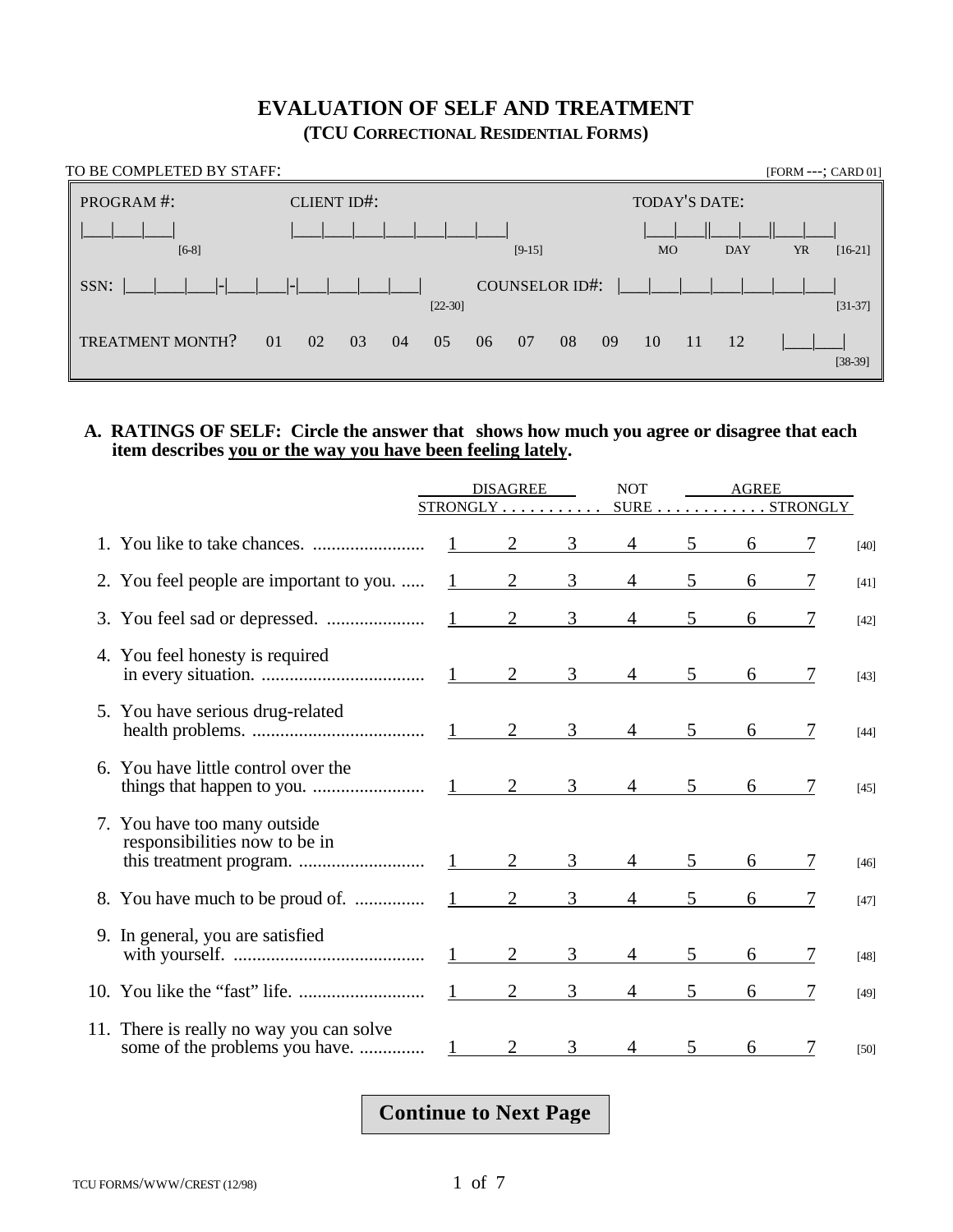|                                                                                        | <b>DISAGREE</b>   |                                 |   | <b>NOT</b>     | <b>AGREE</b> |                                                     |   |        |
|----------------------------------------------------------------------------------------|-------------------|---------------------------------|---|----------------|--------------|-----------------------------------------------------|---|--------|
|                                                                                        |                   | $STRONGLY \ldots \ldots \ldots$ |   |                |              | $\texttt{SURE} \dots \dots \dots \texttt{STRONGLY}$ |   |        |
| 12. You could be sent to jail or prison                                                |                   | 2                               | 3 | $\overline{4}$ | 5            |                                                     |   | $[51]$ |
| 13. You feel mistreated by other people.                                               |                   | $\overline{2}$                  | 3 |                | 5            |                                                     |   | $[52]$ |
| 14. You have thoughts of committing                                                    |                   | $1 \qquad \qquad 2$             | 3 |                | 5            |                                                     |   | $[53]$ |
| 15. You have trouble sitting still                                                     | $1 \qquad \qquad$ | 2                               | 3 | $\overline{4}$ | 5            | 6                                                   |   | $[54]$ |
| 16. You like others to feel afraid of you.                                             | 1                 | 2                               | 3 |                | 5            |                                                     |   | $[55]$ |
| 17. There is little you can do to change many<br>of the important things in your life. | $1 \qquad \qquad$ | 2                               | 3 |                | 5            |                                                     |   | $[56]$ |
| 18. You have trouble following                                                         |                   | $1 \qquad 2$                    | 3 | $\overline{4}$ | 5            |                                                     |   | $[57]$ |
| 19. This treatment program seems                                                       | $1 \qquad \qquad$ | $\overline{2}$                  | 3 | $\overline{4}$ | 5            | 6                                                   |   | $[58]$ |
|                                                                                        |                   | 2                               | 3 |                |              |                                                     |   | $[59]$ |
| 21. You like friends who are wild.                                                     |                   |                                 | 3 |                |              |                                                     |   | $[60]$ |
| 22. You like to do things                                                              |                   | $\overline{2}$                  | 3 | $\overline{4}$ | 5            |                                                     |   | [61]   |
|                                                                                        |                   | $\overline{2}$                  | 3 |                |              |                                                     |   | $[62]$ |
|                                                                                        | $\mathbf{1}$      | $\overline{2}$                  | 3 |                | 5            |                                                     |   | [63]   |
| 25. You often feel helpless in dealing                                                 |                   | $\sim$ $\sim$                   |   | $3 \t 4 \t 5$  |              | $6\overline{6}$                                     |   | $[64]$ |
| 26. You feel a lot of pressure                                                         |                   |                                 | 3 | 4              | 5            | 6                                                   | 7 | $[65]$ |
| 27. You depend on "things" more                                                        |                   | 2                               | 3 |                | 5            | 6                                                   | 7 | $[66]$ |
|                                                                                        |                   | $\overline{2}$                  | 3 | 4              | 5            | 6                                                   | 7 | $[67]$ |
| 29. This treatment may be your last<br>chance to solve your drug problems.             |                   |                                 | 3 |                |              | 6                                                   | 7 | $[68]$ |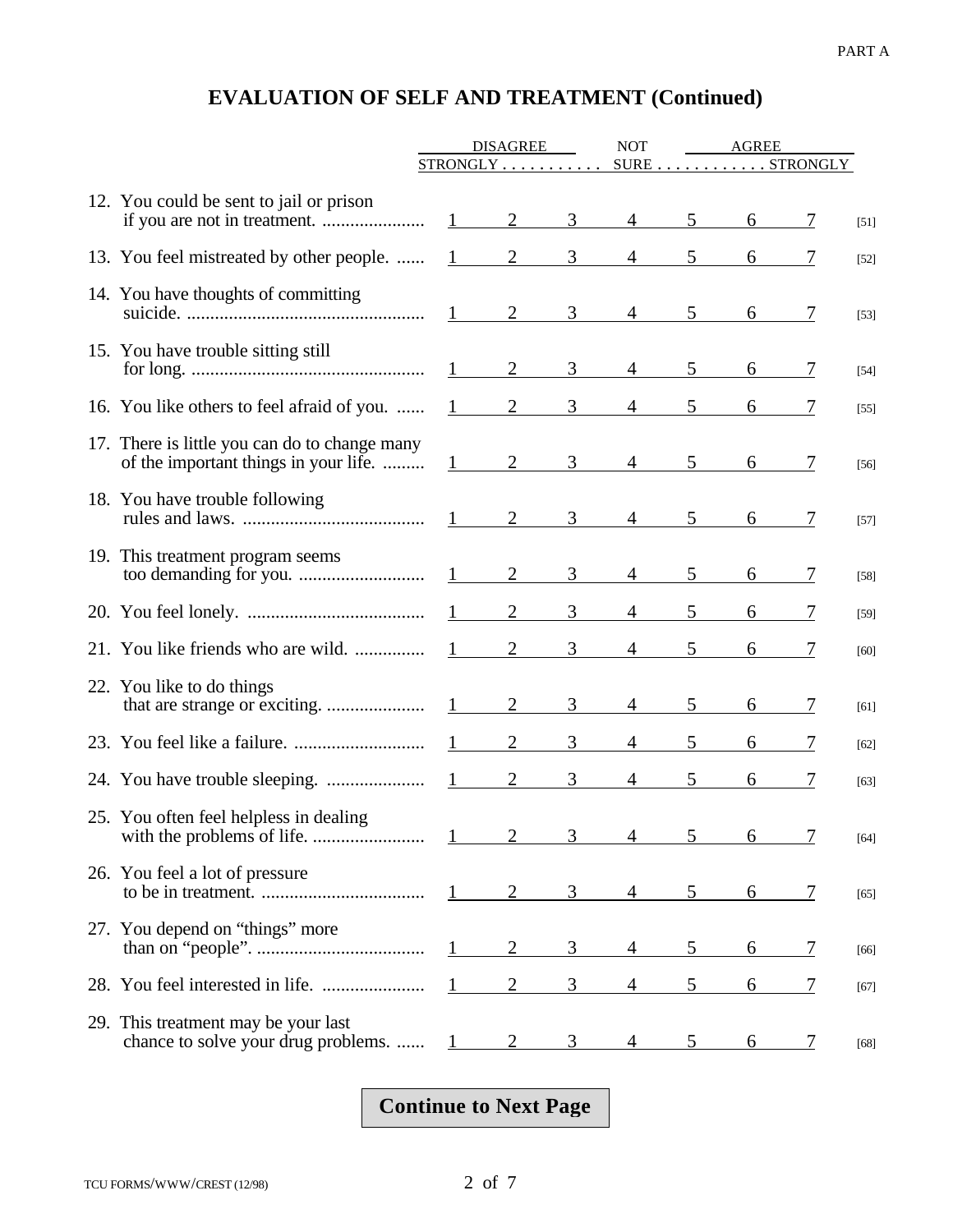|                                                                               | <b>DISAGREE</b>   |                                 | <b>NOT</b>     | AGREE                          |                |               |   |                         |
|-------------------------------------------------------------------------------|-------------------|---------------------------------|----------------|--------------------------------|----------------|---------------|---|-------------------------|
|                                                                               |                   | $STRONGLY \ldots \ldots \ldots$ |                |                                |                | SURE STRONGLY |   |                         |
| 30. You have urges to fight or                                                | $1 \qquad \qquad$ | $\overline{2}$                  | 3 <sup>7</sup> | $\overline{4}$                 | 5 <sup>5</sup> | 6             |   | $[--.;02;ID]$<br>$[13]$ |
| 31. You avoid anything dangerous.                                             |                   |                                 |                | $1 \quad 2 \quad 3 \quad 4$    | 5 <sup>5</sup> | 6             |   | $[14]$                  |
| 32. Sometimes you feel that you are being                                     |                   | $1 \qquad 2$                    | 3 <sup>7</sup> | $\overline{4}$                 | 5 <sup>5</sup> | $6\degree$    |   | $[15]$                  |
| 33. You feel you are basically no good.                                       | $1 \qquad \qquad$ | $\overline{2}$                  | $3^{\circ}$    | $4 \quad$                      | 5 <sup>5</sup> | 6             |   | [16]                    |
| 34. This kind of treatment program<br>will <u>not</u> be very helpful to you. |                   | $1 \qquad 2 \qquad 3$           |                | $4\overline{ }$                | 5 <sup>5</sup> | 6             |   | $[17]$                  |
|                                                                               |                   | $1 \qquad 2 \qquad 3$           |                | $\frac{4}{\sqrt{2}}$           | 5 <sup>5</sup> | 6             |   | $[18]$                  |
| 36. You keep the same friends                                                 |                   |                                 |                | $1 \qquad 2 \qquad 3 \qquad 4$ | 5 <sup>5</sup> | 6             |   | $[19]$                  |
| 37. You have legal problems that require                                      |                   | $1 \qquad 2 \qquad 3$           |                | $4\overline{ }$                | 5 <sup>5</sup> | 6             | 7 | $[20]$                  |
| 38. You plan to stay in this treatment                                        |                   | $\overline{2}$                  | $3^{\circ}$    | $\overline{4}$                 | 5 <sup>5</sup> | 6             | 7 | $[21]$                  |
| 39. You feel anxious or nervous.                                              |                   | $\overline{2}$                  | 3 <sup>7</sup> | $\overline{4}$                 | 5 <sup>5</sup> | 6             |   | $[22]$                  |
| 40. Your temper gets you into fights                                          |                   | $1 \qquad 2 \qquad 3$           |                | $\overline{4}$                 | 5 <sup>5</sup> | 6             | 7 | $[23]$                  |
| 41. You have trouble concentrating or                                         | $1 \qquad \qquad$ | $\overline{2}$                  | 3 <sup>1</sup> | $\overline{4}$                 | 5 <sup>5</sup> | 6             | 7 | $[24]$                  |
| 42. You feel extra tired or run down.                                         |                   | $\overline{2}$                  | 3              | 4                              | 5              | 6             |   | $[25]$                  |
| 43. You work hard to keep a job.                                              |                   |                                 |                |                                |                | 6             |   | $[26]$                  |
| 44. You are in this treatment program<br>because someone else                 |                   |                                 |                |                                | 5.             | 6             |   | [27]                    |
| 45. What happens to you in the future                                         |                   |                                 |                |                                |                | 6             |   | [28]                    |
| 46. You feel afraid of certain things,<br>like elevators, crowds, or          |                   |                                 |                |                                |                | 6             |   | $[29]$                  |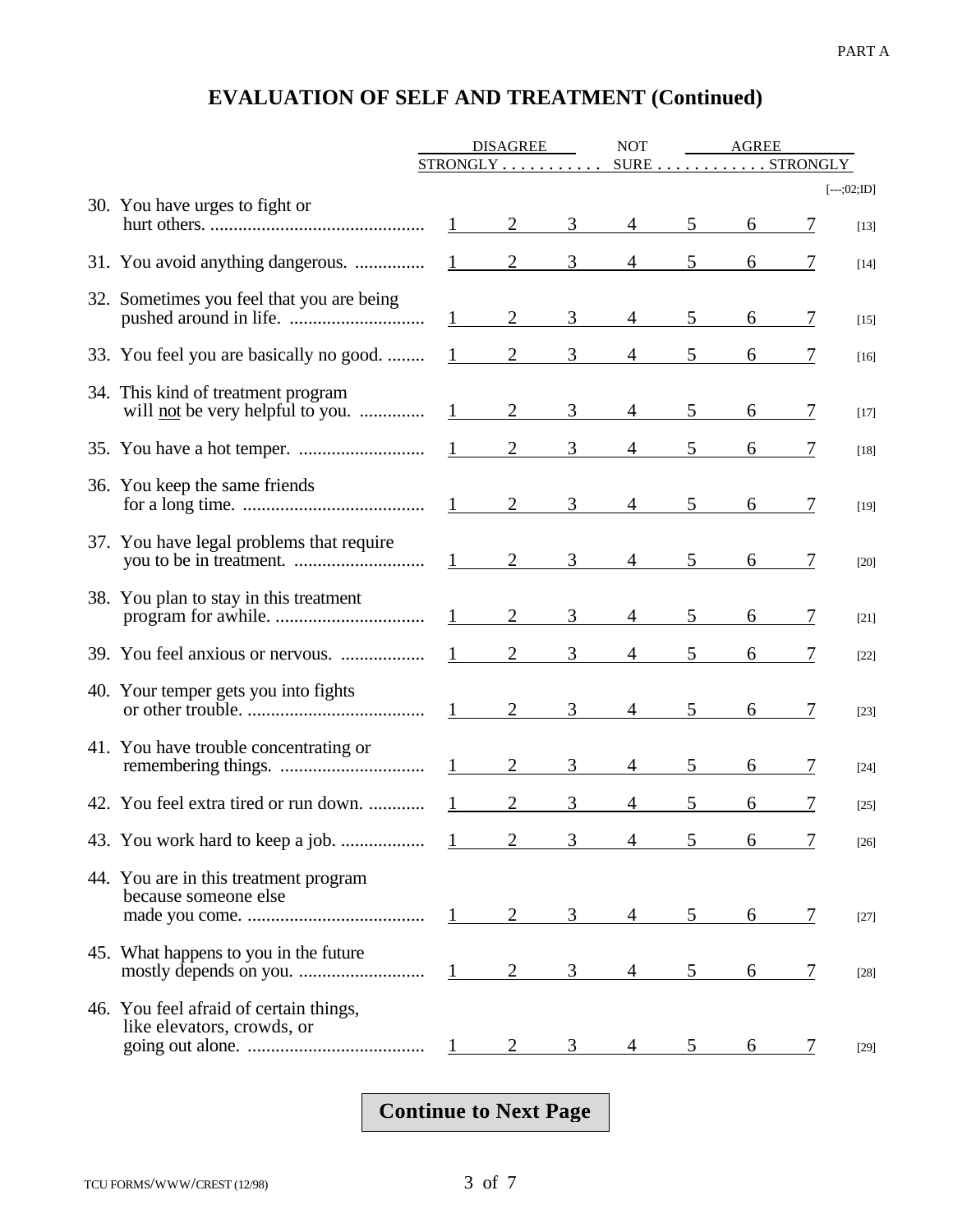|                                         | <b>DISAGREE</b>        |                 | <b>NOT</b>     | AGREE          |                 |               |                |        |
|-----------------------------------------|------------------------|-----------------|----------------|----------------|-----------------|---------------|----------------|--------|
|                                         |                        | $STRONGLY$      |                |                |                 | SURE STRONGLY |                |        |
| 47. You are concerned about             |                        | $1 \qquad 2$    | 3              |                | $4\quad 5$      |               |                | $[30]$ |
| 48. You only do things that feel safe.  | $1 \quad \blacksquare$ | 2               | 3              | $\overline{4}$ | 5 <sup>5</sup>  |               |                | $[31]$ |
| 49. You get mad at other people easily. | $1 \quad \blacksquare$ | 2               | 3              | 4              |                 |               |                | $[32]$ |
| 50. Your religious beliefs are          |                        |                 |                | $\overline{4}$ | 5 <sup>5</sup>  |               |                | $[33]$ |
| 51. You wish you had more respect       |                        | $1 \qquad 2$    | $\mathfrak{Z}$ | $\overline{4}$ | $5\overline{)}$ | 6             |                | $[34]$ |
|                                         |                        | $\frac{1}{2}$ 2 | 3              | $\overline{4}$ | 5               |               |                | $[35]$ |
| 53. You can do just about anything      |                        |                 |                | $\overline{4}$ | 5 <sup>5</sup>  |               |                | $[36]$ |
| 54. This treatment program can really   |                        |                 |                | $\overline{4}$ | 5 <sup>5</sup>  | 6             |                | $[37]$ |
| 55. You have carried weapons,           | $1 \quad \blacksquare$ | $\overline{2}$  | 3              | $\overline{4}$ | 5               | 6             |                | $[38]$ |
|                                         |                        | $\overline{2}$  | 3              | $\overline{4}$ |                 |               |                | $[39]$ |
| 57. You are very careful and cautious.  | 1                      | $\overline{2}$  | 3              | 4              |                 |               |                | $[40]$ |
| 58. You want to be in a drug treatment  |                        |                 | 3 <sup>7</sup> | $4\phantom{0}$ | 5 <sup>5</sup>  |               | $\overline{1}$ | $[41]$ |
| 59. Taking care of your family is       | $1 \qquad \qquad$      | 2               | 3              | $\overline{4}$ | 5               | 6             | 7              | $[42]$ |
| 60. You feel you are unimportant        | $1 -$                  | 2               | 3              |                | 5               | 6             | 7              | $[43]$ |
| 61. You feel a lot of anger inside you. | 1                      | $\overline{2}$  | 3              | 4              | 5               | 6             | $\overline{1}$ | $[44]$ |
| 62. You feel tightness or tension       | $1 \quad \blacksquare$ | 2               | 3              | 4              | 5               | 6             | <u>7</u>       | [45]   |
| 63. You have family members who want    | $\perp$                |                 |                |                |                 | 6             |                | [46]   |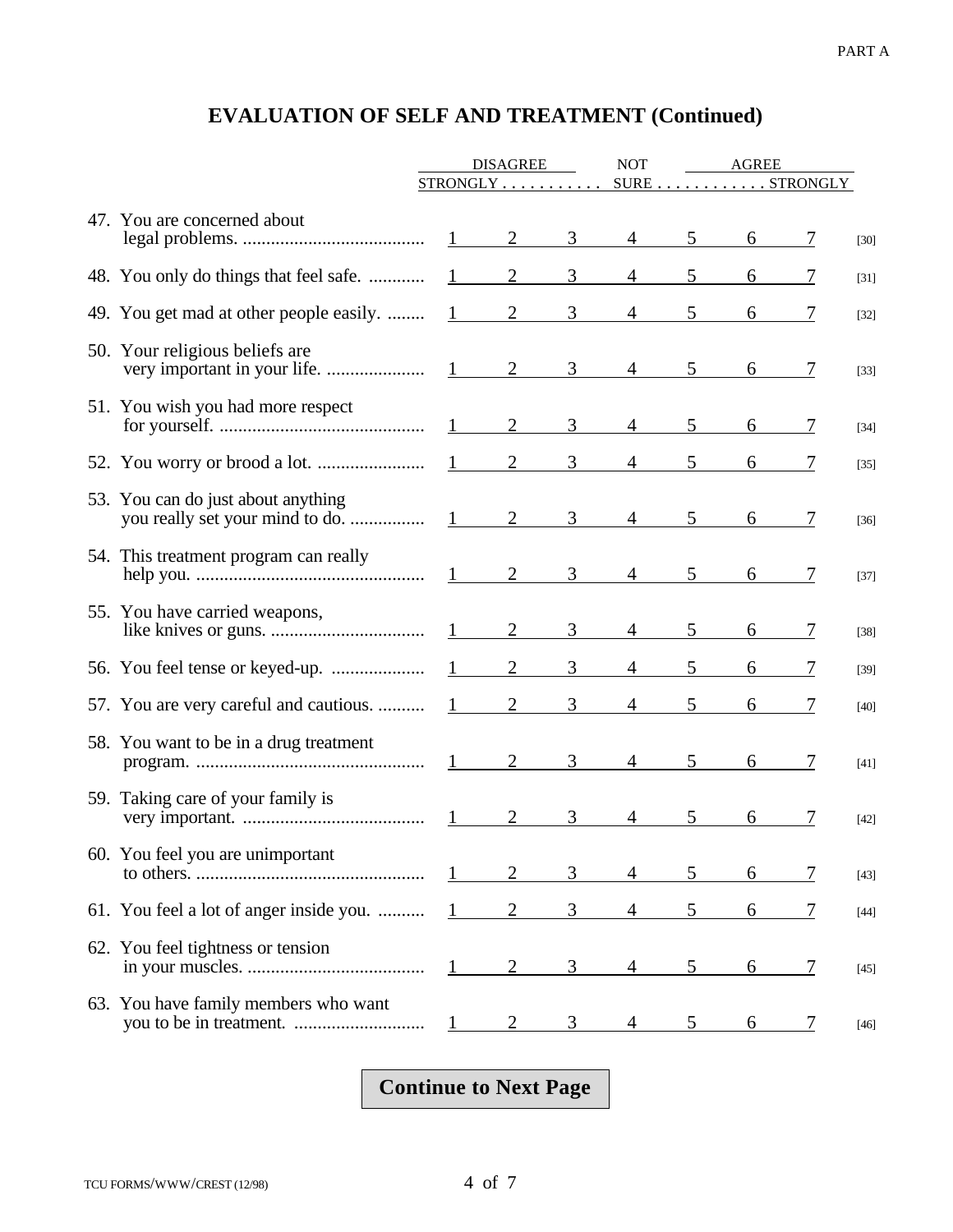#### **B. RATINGS OF TREATMENT PROCESS: Circle the answer that shows how much you agree or disagree that each item describes how you feel about your experiences at this treatment program.**

|                                                                                    | <b>DISAGREE</b>        |                             | <b>NOT</b>     | AGREE          |                |                                                     |               |        |
|------------------------------------------------------------------------------------|------------------------|-----------------------------|----------------|----------------|----------------|-----------------------------------------------------|---------------|--------|
|                                                                                    |                        | $STRONGLY$                  |                |                |                | $\texttt{SURE} \dots \dots \dots \texttt{STRONGLY}$ |               |        |
| 1. You feel and show concern for others                                            |                        | 2                           | 3              |                | 5              | 6                                                   |               | $[47]$ |
| 2. Your counselors are easy to talk to.                                            |                        | $\overline{2}$              | 3              | 4              |                | 6                                                   |               | $[48]$ |
|                                                                                    |                        | $\overline{2}$              | 3              |                | 5              | 6                                                   |               | $[49]$ |
| 4. Your counselors help you develop                                                | $1 \quad \blacksquare$ | $\overline{2}$              | $\overline{3}$ | $\overline{4}$ | 5              | 6                                                   | 7             | $[50]$ |
| 5. You have developed positive trusting<br>friendships while at this program.      |                        | $\overline{2}$              | 3              | $\overline{4}$ | 5              | 6                                                   |               | $[51]$ |
| 6. Your counselors are well organized and<br>prepared for each counseling session. |                        | $\overline{2}$              | 3 <sup>7</sup> | $\overline{4}$ | 5              | 6                                                   |               | $[52]$ |
| 7. The treatment staff cares about you                                             | $1 \qquad \qquad$      | $\overline{2}$              | 3 <sup>7</sup> | 4              | 5 <sup>5</sup> | 6                                                   |               | $[53]$ |
| 8. You have made progress with                                                     |                        | 2                           | 3              | $\overline{4}$ | $5^{\circ}$    | 6                                                   |               | $[54]$ |
| 9. Your counselors develop treatment plans<br>with reasonable objectives for you.  |                        | $\overline{2}$              | 3              | 4              | 5              | 6                                                   |               | $[55]$ |
| 10. The treatment staff is helpful to you.                                         |                        | $\overline{2}$              | 3 <sup>1</sup> | 4              | 5              | 6                                                   |               | [56]   |
| 11. You have made progress with your<br>emotional or psychological issues.         | 1                      | $\overline{2}$              | 3              | $\overline{4}$ | 5              | 6                                                   | 7             | $[57]$ |
| 12. Your counselors keep you focused<br>on solving specific problems.              | $1 \qquad \qquad$      | $\overline{2}$              | $\mathfrak{Z}$ | $\overline{4}$ | 5              | 6                                                   | 7             | $[58]$ |
| 13. The security staff cares about                                                 |                        | $\mathcal{D}_{\mathcal{L}}$ | $\mathfrak{Z}$ | $\overline{4}$ | 5              | 6                                                   |               | $[59]$ |
| 14. You have made progress toward                                                  |                        |                             | 3              |                | 5.             | 6                                                   | 7             | $[60]$ |
| 15. Your counselors remember important<br>details from your earlier sessions.      |                        | 2                           | 3              | 4              | 5              | 6                                                   | <u>7</u>      | [61]   |
| 16. The security staff is helpful to you.                                          |                        | 2                           | 3              | 4              | 5              | 6                                                   | 7             | $[62]$ |
| 17. Your counselors help you                                                       |                        | 2                           | 3              |                |                | 6                                                   | $\mathcal{L}$ | $[63]$ |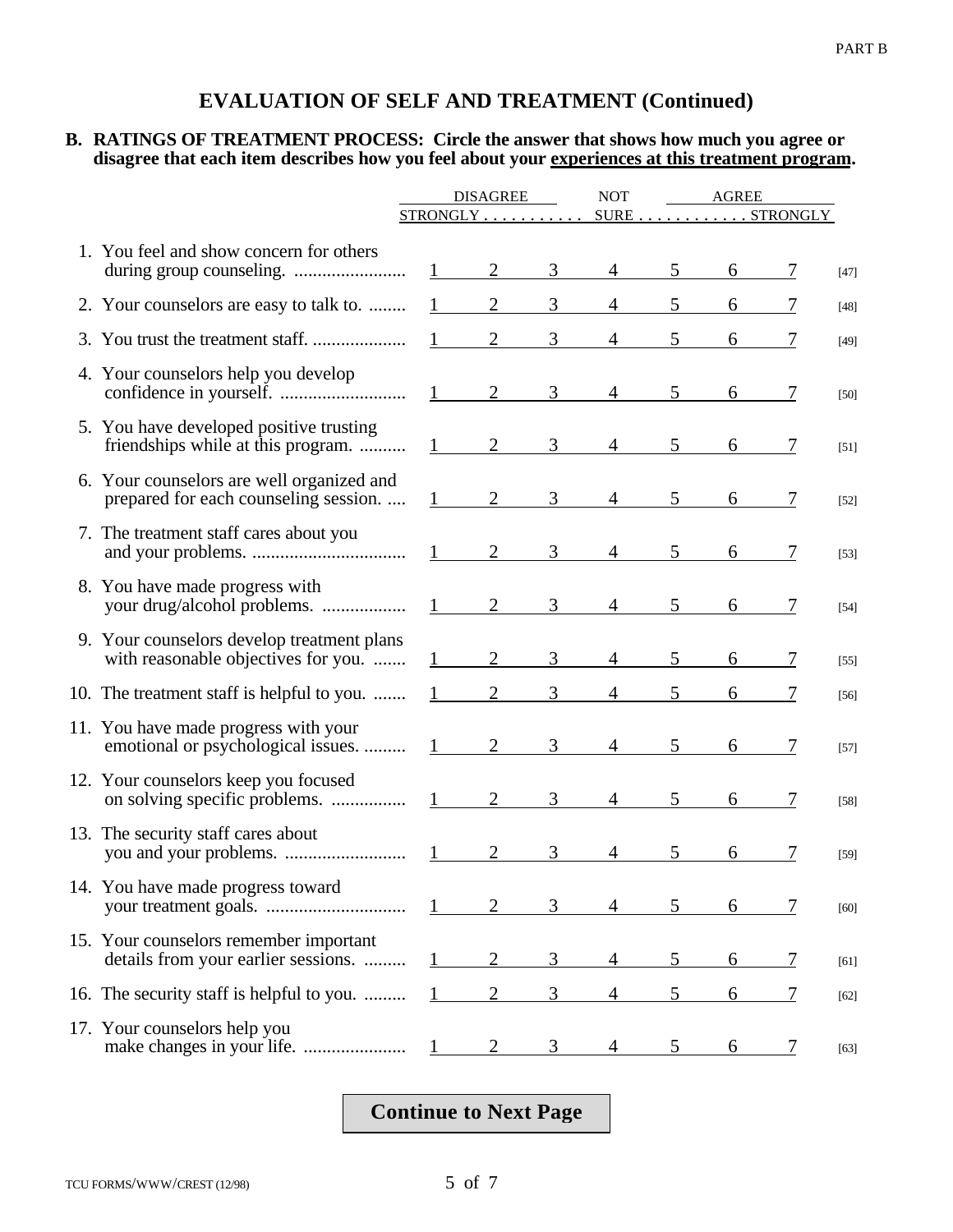|                                                                                             | <b>DISAGREE</b>   |                             |                | <b>NOT</b>            |                 | AGREE |          |                         |  |
|---------------------------------------------------------------------------------------------|-------------------|-----------------------------|----------------|-----------------------|-----------------|-------|----------|-------------------------|--|
|                                                                                             |                   |                             |                | STRONGLY SURESTRONGLY |                 |       |          |                         |  |
| 18. You accept being confronted by others                                                   |                   | $\frac{1}{2}$ $\frac{2}{2}$ | 3 <sup>7</sup> | $\overline{4}$        | 5 <sup>5</sup>  | 6     |          | $[--.;03;ID]$<br>$[13]$ |  |
| 19. Your counselors speak in a way                                                          |                   |                             | 3              | $\overline{4}$        | $5\overline{)}$ | 6     |          | $[14]$                  |  |
| 20. You confront others about their<br>real feelings during group counseling.  1 2          |                   |                             | $\mathfrak{Z}$ | $\overline{4}$        | 5 <sup>5</sup>  | 6     |          | $[15]$                  |  |
| 21. Your counselors respect you                                                             |                   |                             | $\mathfrak{Z}$ | $\overline{4}$        | 5               | 6     |          | $[16]$                  |  |
| 22. You are willing to talk about your                                                      |                   | $\overline{2}$              | 3              | $\overline{4}$        | 5               | 6     | 7        | $[17]$                  |  |
| 23. Your counselors understand                                                              |                   |                             |                | $\overline{4}$        | 5 <sup>5</sup>  | 6     |          | $[18]$                  |  |
| 24. You say things to give support<br>and understanding to others                           |                   | $1 \qquad 2$                | 3 <sup>7</sup> | $4 \quad$             | 5 <sup>5</sup>  |       |          | $[19]$                  |  |
|                                                                                             | $1 \qquad \qquad$ | 2                           | 3              |                       | 5 <sup>1</sup>  |       |          | $[20]$                  |  |
| 26. You give honest feedback to others                                                      | 1                 | $\overline{2}$              | $\overline{3}$ | 4                     | 5               | 6     |          | $[21]$                  |  |
| 27. Your counselors help you view<br>problems/situations realistically. $1 \qquad 2 \qquad$ |                   |                             | 3 <sup>1</sup> | $\overline{4}$        | 5 <sup>5</sup>  | 6     |          | $[22]$                  |  |
| 28. You have made progress in<br>understanding your feelings and                            |                   | $\overline{2}$              | $\overline{3}$ | $\overline{4}$        | 5               | 6     | 7        | $[23]$                  |  |
| 29. Your counselors focus your                                                              |                   | 2                           | 3              | $\overline{4}$        | 5               | 6     | 7        | $[24]$                  |  |
| 30. You trust other clients in this program.                                                |                   |                             | 3              |                       | 5.              | 6     |          | $[25]$                  |  |
| 31. Your counselors make you feel                                                           |                   | 2                           | 3              |                       | 5               | 6     | 7        | $[26]$                  |  |
| 32. Your counselors teach you useful ways                                                   |                   | $\overline{2}$              | 3              | 4                     | 5               | 6     | <u>7</u> | $[27]$                  |  |
| 33. Your are motivated and encouraged                                                       |                   | $\overline{2}$              | 3              | 4                     | 5               | 6     | <u>7</u> | $[28]$                  |  |
|                                                                                             |                   |                             | 3              |                       |                 |       |          | $[29]$                  |  |